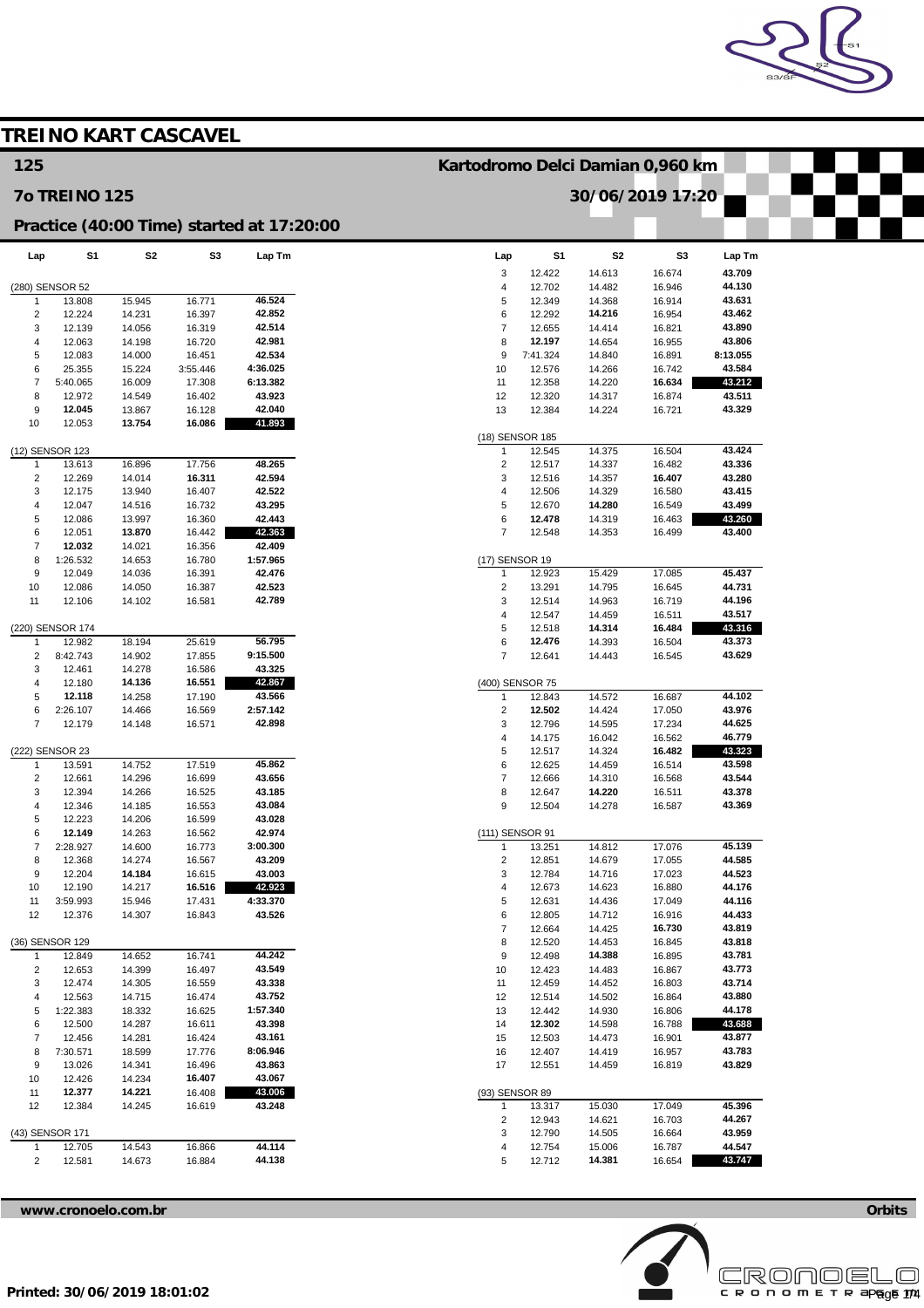

|                              |                      | <b>TREINO KART CASCAVEL</b> |                  |                                           |                                  |                    |                  |                  |                    |  |
|------------------------------|----------------------|-----------------------------|------------------|-------------------------------------------|----------------------------------|--------------------|------------------|------------------|--------------------|--|
| 125                          |                      |                             |                  |                                           | Kartodromo Delci Damian 0,960 km |                    |                  |                  |                    |  |
|                              | <b>70 TREINO 125</b> |                             |                  |                                           |                                  |                    |                  | 30/06/2019 17:20 |                    |  |
|                              |                      |                             |                  | Practice (40:00 Time) started at 17:20:00 |                                  |                    |                  |                  |                    |  |
| Lap                          | S <sub>1</sub>       | S <sub>2</sub>              | S3               | Lap Tm                                    | Lap                              | S <sub>1</sub>     | S <sub>2</sub>   | S <sub>3</sub>   | Lap Tm             |  |
| 6                            | 12.616               | 14.487                      | 16.671           | 43.774                                    | 8                                | 12.653             | 14.511           | 16.856           | 44.020             |  |
| 7<br>8                       | 12.702<br>12.625     | 14.424<br>14.444            | 16.645<br>16.782 | 43.771<br>43.851                          | 9                                | 12.681             | 14.569           | 16.756           | 44.006             |  |
| 9                            | 12.785               | 14.431                      | 16.946           | 44.162                                    |                                  | (10) SENSOR 219    |                  |                  |                    |  |
| 10                           | 12.849               | 14.486                      | 16.865           | 44.200                                    | 1                                | 12.978             | 1:32.706         | 17.766           | 2:03.450           |  |
| 11                           | 1:54.025             | 15.053                      | 16.849           | 2:25.927                                  | $\overline{2}$                   | 12.847             | 15.177           | 17.015           | 45.039             |  |
| 12                           | 12.923               | 14.397                      | 16.682           | 44.002                                    | 3                                | 12.782             | 14.734           | 16.773           | 44.289             |  |
| 13<br>14                     | 12.832<br>12.870     | 14.511<br>14.552            | 16.852<br>16.696 | 44.195<br>44.118                          | $\overline{4}$<br>5              | 12.812<br>12.720   | 14.743<br>14.621 | 16.889<br>16.806 | 44.444<br>44.147   |  |
| 15                           | 12.726               | 14.484                      | 17.198           | 44.408                                    | 6                                | 12.660             | 14.731           | 16.791           | 44.182             |  |
| 16                           | 12.771               | 14.557                      | 16.868           | 44.196                                    | $\overline{7}$                   | 12.750             | 14.798           | 16.860           | 44.408             |  |
| 17                           | 12.733               | 14.707                      | 17.068           | 44.508                                    | 8                                | 12.707             | 14.745           | 16.856           | 44.308             |  |
|                              |                      |                             |                  |                                           | 9                                | 12.671             | 14.585           | 16.859           | 44.115             |  |
|                              | (212) SENSOR 76      |                             |                  |                                           | 10                               | 12.702             | 14.790           | 16.955           | 44.447             |  |
| 1                            | 12.695               | 14.805                      | 16.937           | 44.437                                    | 11                               | 2:15.039           | 15.254           | 16.956           | 2:47.249           |  |
| $\overline{\mathbf{c}}$<br>3 | 12.591<br>12.454     | 14.547<br>14.657            | 16.896<br>16.887 | 44.034<br>43.998                          | 12<br>13                         | 12.701<br>12.747   | 14.723<br>14.896 | 16.854<br>17.176 | 44.278<br>44.819   |  |
| 4                            | 12.472               | 14.714                      | 16.893           | 44.079                                    | 14                               | 12.915             | 16.235           | 17.031           | 46.181             |  |
| 5                            | 12.413               | 14.568                      | 16.895           | 43.876                                    | 15                               | 42.036             | 15.439           | 16.993           | 1:14.468           |  |
| 6                            | 12.420               | 14.595                      | 16.875           | 43.890                                    | 16                               | 12.799             | 14.712           | 16.997           | 44.508             |  |
| $\overline{7}$               | 4:40.704             | 15.188                      | 16.979           | 5:12.871                                  | 17                               | 6:04.034           | 15.239           | 17.117           | 6:36.390           |  |
| 8                            | 12.488               | 14.614                      | 17.117           | 44.219                                    | 18                               | 12.845             | 14.781           | 17.030           | 44.656             |  |
| 9                            | 12.527<br>12.399     | 14.569<br>14.529            | 16.902           | 43.998<br>43.892                          | 19                               | 12.786             | 15.220           | 17.002           | 45.008<br>44.818   |  |
| 10<br>11                     | 12.711               | 14.578                      | 16.964<br>17.031 | 44.320                                    | 20<br>21                         | 12.847<br>1:07.246 | 14.864<br>16.002 | 17.107<br>17.126 | 1:40.374           |  |
| 12                           | 12.474               | 14.574                      | 16.803           | 43.851                                    | 22                               | 12.853             | 14.761           | 16.943           | 44.557             |  |
| 13                           | 12.662               |                             |                  | 32.321                                    | 23                               | 12.787             | 14.719           | 16.944           | 44.450             |  |
|                              |                      |                             |                  |                                           | 24                               | 12.818             | 14.905           | 17.116           | 44.839             |  |
|                              | (128) SENSOR 187     |                             |                  |                                           | 25                               | 12.821             | 14.834           | 16.990           | 44.645             |  |
| $\mathbf{1}$                 | 12.894               | 15.158                      | 16.913           | 44.965                                    | 26                               | 12.850             | 14.878           | 17.064           | 44.792             |  |
| $\overline{\mathbf{c}}$<br>3 | 12.638<br>12.640     | 14.488<br>14.700            | 16.799<br>16.886 | 43.925<br>44.226                          | 27<br>28                         | 12.857<br>12.837   | 14.818<br>14.789 | 17.016<br>17.041 | 44.691<br>44.667   |  |
| 4                            | 12.494               | 14.630                      | 16.850           | 43.974                                    | 29                               | 12.809             | 14.821           | 16.989           | 44.619             |  |
| 5                            | 12.515               | 14.688                      | 17.030           | 44.233                                    | 30                               | 1:40.243           | 15.230           | 16.992           | 2:12.465           |  |
| 6                            | 1:44.770             | 15.162                      | 16.952           | 2:16.884                                  | 31                               | 12.857             | 14.805           | 16.949           | 44.611             |  |
| $\overline{7}$               | 12.534               | 14.559                      | 16.928           | 44.021                                    | 32                               | 12.766             | 14.720           | 17.028           | 44.514             |  |
| 8                            | 12.506               | 14.613                      | 16.882           | 44.001                                    | 33                               | 12.793             | 14.779           | 17.010           | 44.582             |  |
| 9                            | 12.504               | 14.588                      | 16.984           | 44.076                                    |                                  |                    |                  |                  |                    |  |
| 10<br>11                     | 2:47.486<br>12.635   | 15.390<br>14.661            | 17.003<br>17.125 | 3:19.879<br>44.421                        | (23) SENSOR 28<br>$\mathbf{1}$   | 13.761             | 15.059           | 17.292           | 46.112             |  |
| 12                           | 12.629               | 14.728                      | 17.122           | 44.479                                    | $\sqrt{2}$                       | 13.005             | 14.867           | 17.178           | 45.050             |  |
|                              |                      |                             |                  |                                           | 3                                | 13.004             | 14.944           | 19.212           | 47.160             |  |
|                              | (719) SENSOR 128     |                             |                  |                                           | 4                                | 12.940             | 14.813           | 17.486           | 45.239             |  |
| $\mathbf{1}$                 | 12.843               | 15.191                      | 17.194           | 45.228                                    | 5                                | 12.811             | 14.850           | 17.187           | 44.848             |  |
| 2                            | 12.693               | 14.726                      | 17.037           | 44.456                                    | 6                                | 12.876             | 14.860           | 17.328           | 45.064             |  |
| 3<br>4                       | 12.542<br>12.703     | 14.747<br>14.843            | 16.976<br>17.041 | 44.265<br>44.587                          | $\overline{\mathcal{I}}$<br>8    | 3:40.991<br>12.978 | 16.336<br>14.696 | 17.714<br>16.912 | 4:15.041<br>44.586 |  |
| 5                            | 12.587               | 14.731                      | 16.920           | 44.238                                    | $\boldsymbol{9}$                 | 12.723             | 14.572           | 1:26.428         | 1:53.723           |  |
| 6                            | 12.467               | 14.635                      | 16.835           | 43.937                                    | 10                               | 17.564             | 15.255           | 18.478           | 51.297             |  |
| 7                            | 5:54.651             | 15.057                      | 16.976           | 6:26.684                                  | 11                               | 12.829             | 14.531           | 17.163           | 44.523             |  |
| 8                            | 12.629               | 14.702                      | 17.043           | 44.374                                    | 12                               | 13.011             | 14.610           | 16.969           | 44.590             |  |
| 9                            | 12.553               | 14.635                      | 16.985           | 44.173                                    | 13                               | 12.770             | 14.517           | 16.896           | 44.183             |  |
| 10                           | 12.537               | 14.800                      | 18.334           | 45.671<br>45.644                          | 14<br>15                         | 12.759<br>12.709   | 14.527<br>14.512 | 16.872           | 44.158<br>44.207   |  |
| 11<br>12                     | 13.763<br>12.589     | 14.753<br>14.682            | 17.128<br>17.034 | 44.305                                    |                                  |                    |                  | 16.986           |                    |  |
| 13                           | 12.535               | 14.679                      | 16.979           | 44.193                                    | (5) SENSOR 21                    |                    |                  |                  |                    |  |
| 14                           | 12.524               | 14.708                      | 17.099           | 44.331                                    | $\mathbf{1}$                     | 18.414             | 17.278           | 22.079           | 57.771             |  |
|                              |                      |                             |                  |                                           | $\overline{c}$                   | 13.934             | 15.010           | 17.202           | 46.146             |  |
|                              | (110) SENSOR 22      |                             |                  |                                           | 3                                | 12.932             | 14.833           | 17.080           | 44.845             |  |
| $\mathbf{1}$                 | 15.486               | 15.785                      | 17.694           | 48.965                                    | 4                                | 12.853             | 14.763           | 16.960           | 44.576             |  |
| $\overline{\mathbf{c}}$      | 13.025               | 14.773                      | 16.925           | 44.723                                    | 5                                | 12.843             | 14.753           | 17.020           | 44.616             |  |
| 3<br>4                       | 12.873<br>12.760     | 14.670<br>14.590            | 16.846<br>16.916 | 44.389<br>44.266                          | 6<br>$\overline{7}$              | 12.821<br>12.900   | 14.809<br>14.779 | 17.012<br>17.174 | 44.642<br>44.853   |  |
| 5                            | 12.687               | 14.595                      | 16.774           | 44.056                                    | 8                                | 13.003             | 14.726           | 17.050           | 44.779             |  |
| 6                            | 12.777               | 14.731                      | 16.875           | 44.383                                    | 9                                | 12.845             | 14.756           | 17.051           | 44.652             |  |
| $\overline{7}$               | 12.691               | 14.626                      | 16.782           | 44.099                                    | 10                               | 12.920             | 14.784           | 1:31.987         | 1:59.691           |  |



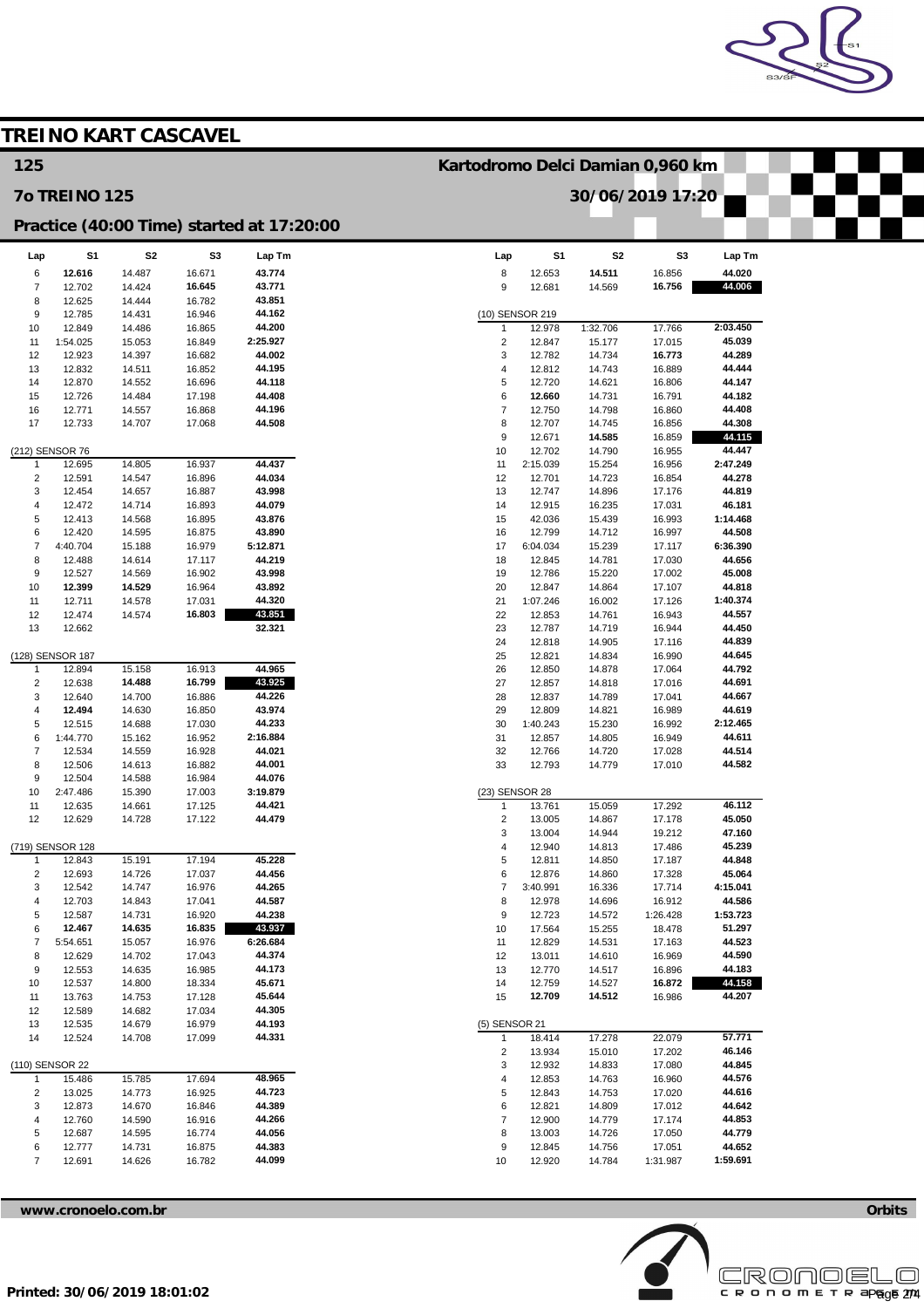

|                                           |                      |                  | <b>TREINO KART CASCAVEL</b> |                  |                           |                                  |                  |                  |                    |  |  |
|-------------------------------------------|----------------------|------------------|-----------------------------|------------------|---------------------------|----------------------------------|------------------|------------------|--------------------|--|--|
| 125                                       |                      |                  |                             |                  |                           | Kartodromo Delci Damian 0,960 km |                  |                  |                    |  |  |
|                                           | <b>70 TREINO 125</b> |                  |                             |                  |                           | 30/06/2019 17:20                 |                  |                  |                    |  |  |
| Practice (40:00 Time) started at 17:20:00 |                      |                  |                             |                  |                           |                                  |                  |                  |                    |  |  |
| Lap                                       | S <sub>1</sub>       | S <sub>2</sub>   | S <sub>3</sub>              | Lap Tm           | Lap                       | S <sub>1</sub>                   | S <sub>2</sub>   | S <sub>3</sub>   | Lap Tm             |  |  |
| 11                                        | 13.603               | 14.882           | 17.141                      | 45.626           | $\boldsymbol{9}$          | 12.757                           | 14.736           | 17.239           | 44.732             |  |  |
| 12                                        | 12.858               | 14.769           | 16.976                      | 44.603           | 10                        | 2:19.284                         | 16.906           | 17.877           | 2:54.067           |  |  |
| 13                                        | 12.831               | 14.755           | 17.040                      | 44.626           | 11                        | 12.862                           | 14.978           | 17.195           | 45.035             |  |  |
| 14                                        | 13.777               | 15.774           | 6:19.571                    | 6:49.122         | 12                        | 12.921                           | 15.037           | 17.288           | 45.246             |  |  |
| 15                                        | 16.186               | 16.763           | 17.968                      | 50.917           | 13                        | 12.812                           | 14.839           | 17.205           | 44.856             |  |  |
| 16<br>17                                  | 13.127<br>12.751     | 14.898<br>14.685 | 17.031<br>16.991            | 45.056<br>44.427 | 14                        | 2:14.499                         | 16.283           | 17.877           | 2:48.659           |  |  |
| 18                                        | 12.772               | 14.689           | 16.967                      | 44.428           |                           | (113) SENSOR 34                  |                  |                  |                    |  |  |
| 19                                        | 13.292               | 24.524           | 18.811                      | 56.627           | $\mathbf{1}$              | 13.092                           | 15.241           | 17.222           | 45.555             |  |  |
| 20                                        | 12.862               | 14.778           | 16.998                      | 44.638           | $\sqrt{2}$                | 12.941                           | 15.067           | 17.422           | 45.430             |  |  |
| 21                                        | 12.641               | 14.615           | 16.916                      | 44.172           | 3                         | 12.837                           | 14.848           | 17.240           | 44.925             |  |  |
| 22                                        | 12.583               | 14.609           | 17.108                      | 44.300           | 4                         | 12.834                           | 14.794           | 17.380           | 45.008             |  |  |
| 23                                        | 12.661               | 14.692           | 16.963                      | 44.316           | 5                         | 12.851                           | 14.804           | 17.333           | 44.988             |  |  |
| 24                                        | 14.152               | 15.329           | 4:08.131                    | 4:37.612         | 6                         | 12.784                           | 14.808           | 17.345           | 44.937             |  |  |
| 25                                        | 14.073               | 14.993           | 17.076                      | 46.142           | $\overline{\mathfrak{c}}$ | 12.788                           | 14.821           | 17.247           | 44.856             |  |  |
| 26                                        | 12.787               | 14.795           | 16.990                      | 44.572           | 8                         | 14.581                           | 17.223           | 20.856           | 52.660             |  |  |
| 27                                        | 12.710               | 14.670           | 16.923                      | 44.303<br>44.300 | 9                         | 3:00.710                         | 15.900           | 17.710           | 3:34.320<br>45.816 |  |  |
| 28<br>29                                  | 12.699<br>12.685     | 14.629<br>14.689 | 16.972<br>17.147            | 44.521           | 10<br>11                  | 12.949<br>12.977                 | 15.191<br>14.933 | 17.676<br>17.234 | 45.144             |  |  |
|                                           |                      |                  |                             |                  | 12                        | 13.032                           | 14.972           | 17.344           | 45.348             |  |  |
|                                           | (157) SENSOR 25      |                  |                             |                  | 13                        | 12.876                           | 14.832           | 17.263           | 44.971             |  |  |
| $\mathbf{1}$                              | 12.961               | 15.305           | 17.267                      | 45.533           | 14                        | 12.806                           | 14.870           | 17.364           | 45.040             |  |  |
| $\overline{2}$                            | 12.779               | 14.726           | 17.063                      | 44.568           | 15                        | 12.841                           | 14.865           | 17.396           | 45.102             |  |  |
| 3                                         | 12.632               | 14.654           | 16.983                      | 44.269           |                           |                                  |                  |                  |                    |  |  |
| 4                                         | 12.665               | 14.739           | 17.054                      | 44.458           |                           | (13) SENSOR 161                  |                  |                  |                    |  |  |
| 5                                         | 12.661               | 14.693           | 16.967                      | 44.321           | $\mathbf{1}$              | 13.421                           | 15.256           | 17.497           | 46.174             |  |  |
| 6                                         | 12.674               | 14.613           | 17.019                      | 44.306           | $\sqrt{2}$                | 13.042                           | 15.189           | 17.340           | 45.571             |  |  |
| $\overline{7}$<br>8                       | 12.597<br>12.569     | 14.620<br>14.587 | 16.959<br>17.038            | 44.176<br>44.194 | 3<br>4                    | 12.931<br>12.951                 | 15.348<br>14.839 | 17.128<br>17.428 | 45.407<br>45.218   |  |  |
| 9                                         | 12.582               | 14.698           | 17.005                      | 44.285           | 5                         | 2:43.242                         | 15.468           | 17.341           | 3:16.051           |  |  |
| 10                                        | 12.659               | 14.702           | 17.002                      | 44.363           | 6                         | 12.937                           | 15.005           | 17.245           | 45.187             |  |  |
| 11                                        | 12.608               | 14.655           | 17.004                      | 44.267           | $\overline{7}$            | 13.020                           | 14.884           | 17.227           | 45.131             |  |  |
| 12                                        | 15.906               | 15.072           | 17.067                      | 48.045           | 8                         | 12.876                           | 14.948           | 17.138           | 44.962             |  |  |
| 13                                        | 12.621               | 14.670           | 16.978                      | 44.269           | 9                         | 12.769                           | 14.953           | 17.154           | 44.876             |  |  |
| 14                                        | 12.700               | 14.730           | 16.972                      | 44.402           | 10                        | 12.920                           | 14.928           | 17.266           | 45.114             |  |  |
| 15                                        | 12.620               | 14.768           | 16.992                      | 44.380           | 11                        | 13.131                           | 16.370           | 17.807           | 47.308             |  |  |
| 16                                        | 12.789               | 15.097           | 17.249                      | 45.135           | 12                        | 12.926                           | 14.966           | 17.174           | 45.066             |  |  |
|                                           | (39) SENSOR 101      |                  |                             |                  | 13<br>14                  | 12.889<br>2:24.208               | 15.058<br>15.498 | 17.275<br>17.338 | 45.222<br>2:57.044 |  |  |
| $\mathbf{1}$                              | 13.348               | 15.028           | 17.016                      | 45.392           | 15                        | 13.002                           | 15.018           | 17.213           | 45.233             |  |  |
| $\overline{\mathbf{c}}$                   | 12.791               | 14.925           | 17.055                      | 44.771           | 16                        | 12.941                           | 14.951           | 17.155           | 45.047             |  |  |
| 3                                         | 12.752               | 14.715           | 17.019                      | 44.486           |                           |                                  |                  |                  |                    |  |  |
| 4                                         | 12.903               |                  |                             | 47.375           | (90) SENSOR 69            |                                  |                  |                  |                    |  |  |
| 5                                         | 13.602               | 15.287           | 17.095                      | 45.984           | $\mathbf{1}$              | 14.173                           | 16.078           | 17.772           | 48.023             |  |  |
| 6                                         | 12.699               | 14.792           | 17.000                      | 44.491           | $\sqrt{2}$                | 12.865                           | 15.007           | 17.311           | 45.183             |  |  |
| $\overline{7}$                            | 12.635               | 14.743           | 16.996                      | 44.374           | 3                         | 12.796                           | 15.188           | 17.416           | 45.400             |  |  |
| 8<br>9                                    | 12.715               | 14.960           | 17.005                      | 44.680<br>44.492 | 4<br>5                    | 13.018                           | 15.075           | 20.710           | 48.803<br>45.355   |  |  |
| 10                                        | 12.650<br>12.630     | 14.787<br>14.776 | 17.055<br>17.029            | 44.435           | 6                         | 12.843<br>12.752                 | 15.100<br>15.065 | 17.412<br>17.346 | 45.163             |  |  |
| 11                                        | 12.618               |                  |                             | 44.366           | $\overline{\mathcal{I}}$  | 12.699                           | 14.896           | 17.327           | 44.922             |  |  |
| 12                                        | 3:25.808             | 16.932           | 22.181                      | 4:04.921         | 8                         | 13.286                           | 14.852           | 12:27.438        | 12:55.576          |  |  |
| 13                                        | 13.156               | 14.979           | 17.122                      | 45.257           | $\boldsymbol{9}$          | 13.890                           | 15.312           | 17.640           | 46.842             |  |  |
| 14                                        | 12.804               | 14.800           | 17.011                      | 44.615           | 10                        | 12.881                           | 14.913           | 17.305           | 45.099             |  |  |
| 15                                        | 12.688               | 14.816           | 17.053                      | 44.557           | 11                        | 12.846                           | 15.203           | 17.334           | 45.383             |  |  |
| 16                                        | 12.731               | 14.679           | 16.959                      | 44.369           | 12                        | 12.782                           | 15.029           | 17.328           | 45.139             |  |  |
| 17                                        | 13.153               | 25.398           | 23.290                      | 1:01.841         | 13                        | 12.712                           | 15.138           | 17.324           | 45.174             |  |  |
|                                           |                      |                  |                             |                  | 14                        | 12.839                           | 15.320           | 22.797           | 50.956             |  |  |
| (82) SENSOR 4                             | 12.977               | 14.910           | 17.198                      | 45.085           | 15<br>16                  | 13.181<br>12.828                 | 15.014<br>15.069 | 17.290<br>17.401 | 45.485<br>45.298   |  |  |
| $\mathbf{1}$<br>$\sqrt{2}$                | 12.940               | 14.918           | 17.263                      | 45.121           | 17                        | 12.728                           | 15.571           | 20.698           | 48.997             |  |  |
| 3                                         | 12.825               | 14.832           | 17.265                      | 44.922           | 18                        | 14.876                           | 15.104           | 17.571           | 47.551             |  |  |
| 4                                         | 12.812               | 14.819           | 17.179                      | 44.810           | 19                        | 12.671                           | 15.038           | 17.511           | 45.220             |  |  |
| 5                                         | 1:21.433             | 15.448           | 17.416                      | 1:54.297         | 20                        | 12.741                           | 14.953           | 17.585           | 45.279             |  |  |
| 6                                         | 12.863               | 14.768           | 17.202                      | 44.833           | 21                        | 12.838                           |                  |                  | 2:15.068           |  |  |
| $\overline{\mathcal{I}}$                  | 12.801               | 14.845           | 17.201                      | 44.847           | 22                        | 13.847                           | 15.526           | 17.653           | 47.026             |  |  |
| 8                                         | 12.731               | 14.798           | 17.174                      | 44.703           | 23                        | 12.683                           | 14.921           | 17.443           | 45.047             |  |  |
|                                           |                      |                  |                             |                  |                           |                                  |                  |                  |                    |  |  |

**[www.cronoelo.com.br](http://www.cronoelo.com.br) Orbits**